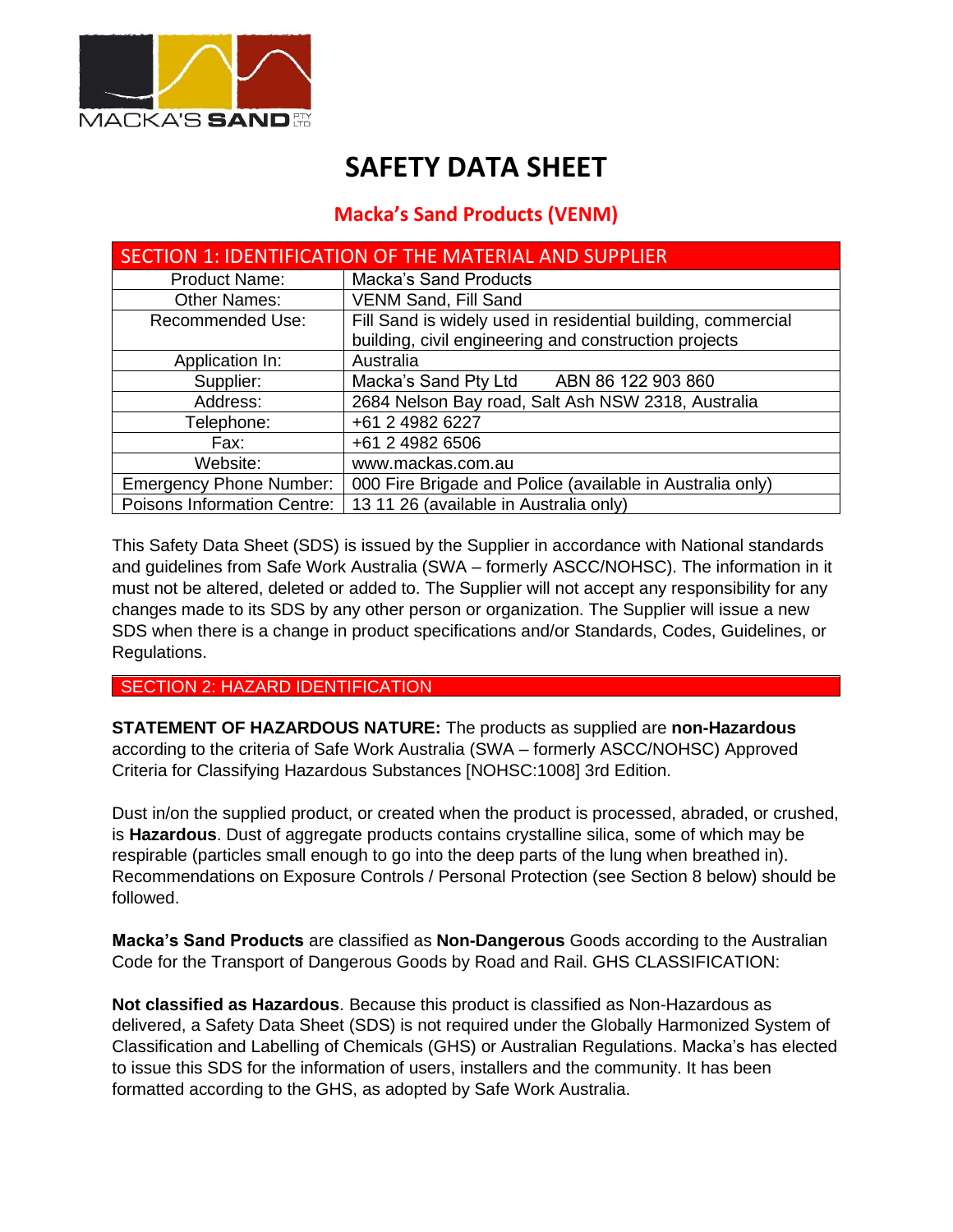## SECTION 3: COMPOSITION / INFORMATION ON INGREDIENTS

| Chemical Name:,      | Synonyms:        | Proportion: | <b>CAS Number:</b> |
|----------------------|------------------|-------------|--------------------|
| Fill Sand containing | <b>VENM Sand</b> | 100%        | 14808-60-7         |
| crystalline silica   |                  |             |                    |
| quartz)              |                  |             |                    |

#### **Notes:**

Macka's Sand Products are mostly supplied from VENM naturally occurring materials excavated and processed at sand pits.

## SECTION 4: FIRST AID MEASURES

The following advice refers mainly to exposure to dust coming from the product.

| <b>Swallowed:</b>        | Rinse mouth and lips with water. Do not induce vomiting. If                                                                                                                                                                |
|--------------------------|----------------------------------------------------------------------------------------------------------------------------------------------------------------------------------------------------------------------------|
|                          | symptoms persist, seek medical attention.                                                                                                                                                                                  |
| Eyes:                    | Flush thoroughly with flowing water for 15 minutes to remove all<br>traces. Do not attempt to remove solid particles embedded in the<br>eye. If symptoms such as irritation or redness persist, seek medical<br>attention. |
| Skin:                    | Remove heavily contaminated clothing. Wash off skin thoroughly<br>with water. Use a mild soap if available. Shower if necessary. Seek<br>medical attention for persistent irritation or burning of the skin.               |
| Inhaled:                 | Remove to fresh air, away from dusty area. If symptoms persist,<br>seek medical attention                                                                                                                                  |
| <b>Advice to Doctor:</b> | Treat symptomatically.                                                                                                                                                                                                     |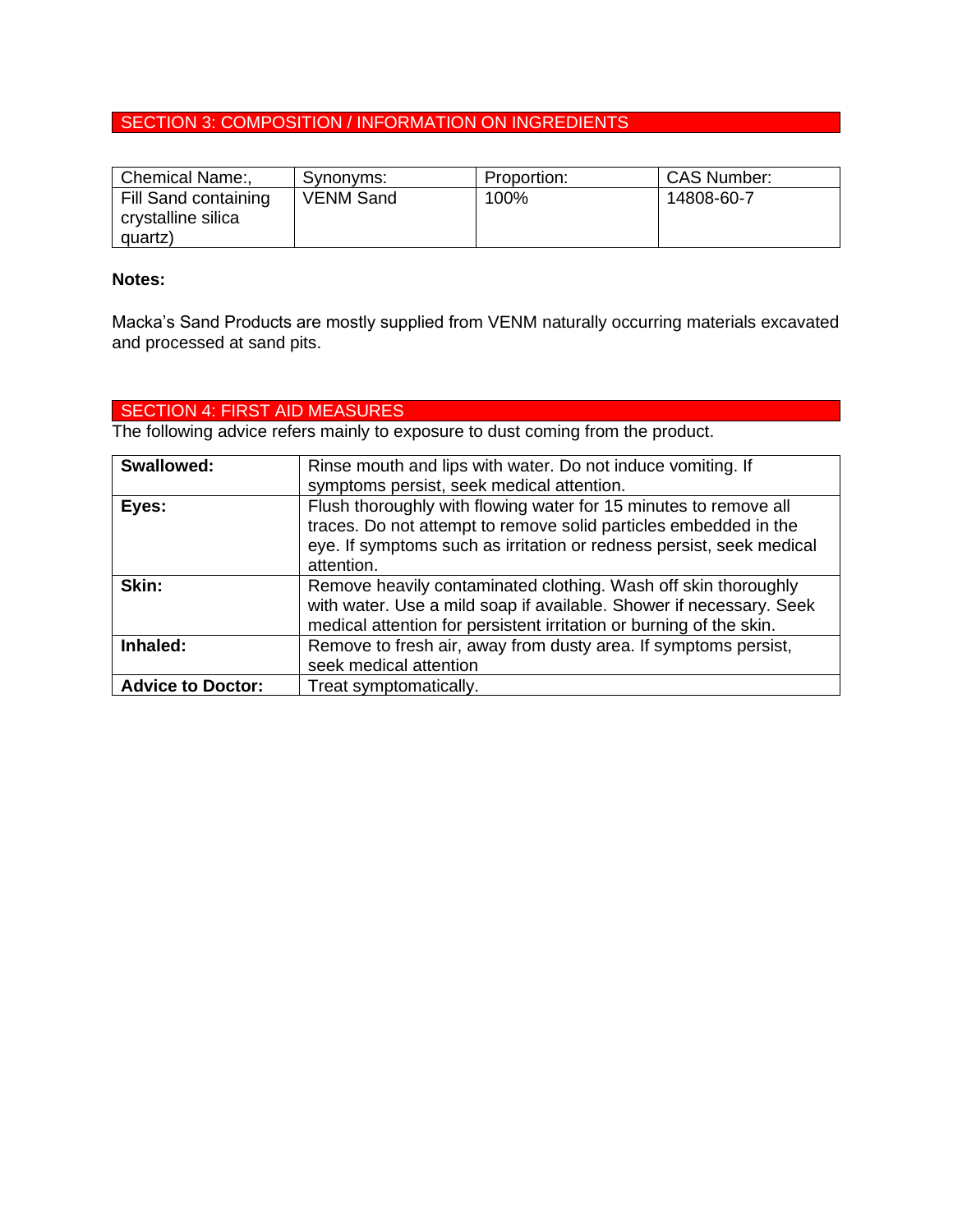## SECTION 5: FIRE FIGHTING MEASURES

| Suitable extinguishing<br>media:                                               | Use carbon dioxide, foam, dry chemical or water spray as<br>required for fire in surrounding materials. |
|--------------------------------------------------------------------------------|---------------------------------------------------------------------------------------------------------|
| <b>Specific hazards:</b>                                                       | None                                                                                                    |
| <b>Special protective</b><br>equipment and<br>precautions for<br>firefighters: | None                                                                                                    |
| <b>HAZCHEM Code:</b>                                                           | None allocated                                                                                          |

## SECTION 6: ACCIDENTAL RELEASE MEASURES

| Personal precautions,            | Recommendations on Exposure Controls / Personal Protection     |
|----------------------------------|----------------------------------------------------------------|
| protective equipment and         | (see Section 8 below) should be followed during spill clean-up |
| emergency procedures:            | if conditions are dusty.                                       |
| <b>Environmental</b>             | No specific precautions required.                              |
| precautions:                     |                                                                |
| <b>Methods and materials for</b> | Dust is best cleaned up by vacuum device to avoid making       |
| containment and clean            | dust airborne. Wetting down before sweeping up dust may be     |
| up:                              | a useful control measure.                                      |

### SECTION 7: HANDLING AND STORAGE

| <b>Precautions for safe</b><br>handling: | Manual handling should be in accordance with Manual<br>Handling Regulations and Codes. Avoid breathing dust.<br>Respirable dusts can be generated during processing,<br>handling, and storage.                                                                                                        |
|------------------------------------------|-------------------------------------------------------------------------------------------------------------------------------------------------------------------------------------------------------------------------------------------------------------------------------------------------------|
| <b>Conditions for safe</b><br>storage:   | When stockpiling and handling large quantities of products,<br>care should be taken to avoid having the faces of the stockpile<br>steeper than the natural angle of repose of the material. Steep<br>faces can fall without warning and trap persons resulting in<br>injury and possibly suffocation. |
| Incompatibilities:                       | none                                                                                                                                                                                                                                                                                                  |

## SECTION 8: EXPOSURE CONTROLS / PERSONAL PROTECTION

| <b>Exposure Standards:</b> | <b>Workplace Exposure Standards for Airborne</b><br><b>Contaminants, Safe Work Australia</b>                               |
|----------------------------|----------------------------------------------------------------------------------------------------------------------------|
|                            | Crystalline silica (quartz): TWA $-$ 0.1 mg/m <sup>3</sup> respirable<br>dust (□ 7 microns particle equivalent aerodynamic |
|                            | diameter)                                                                                                                  |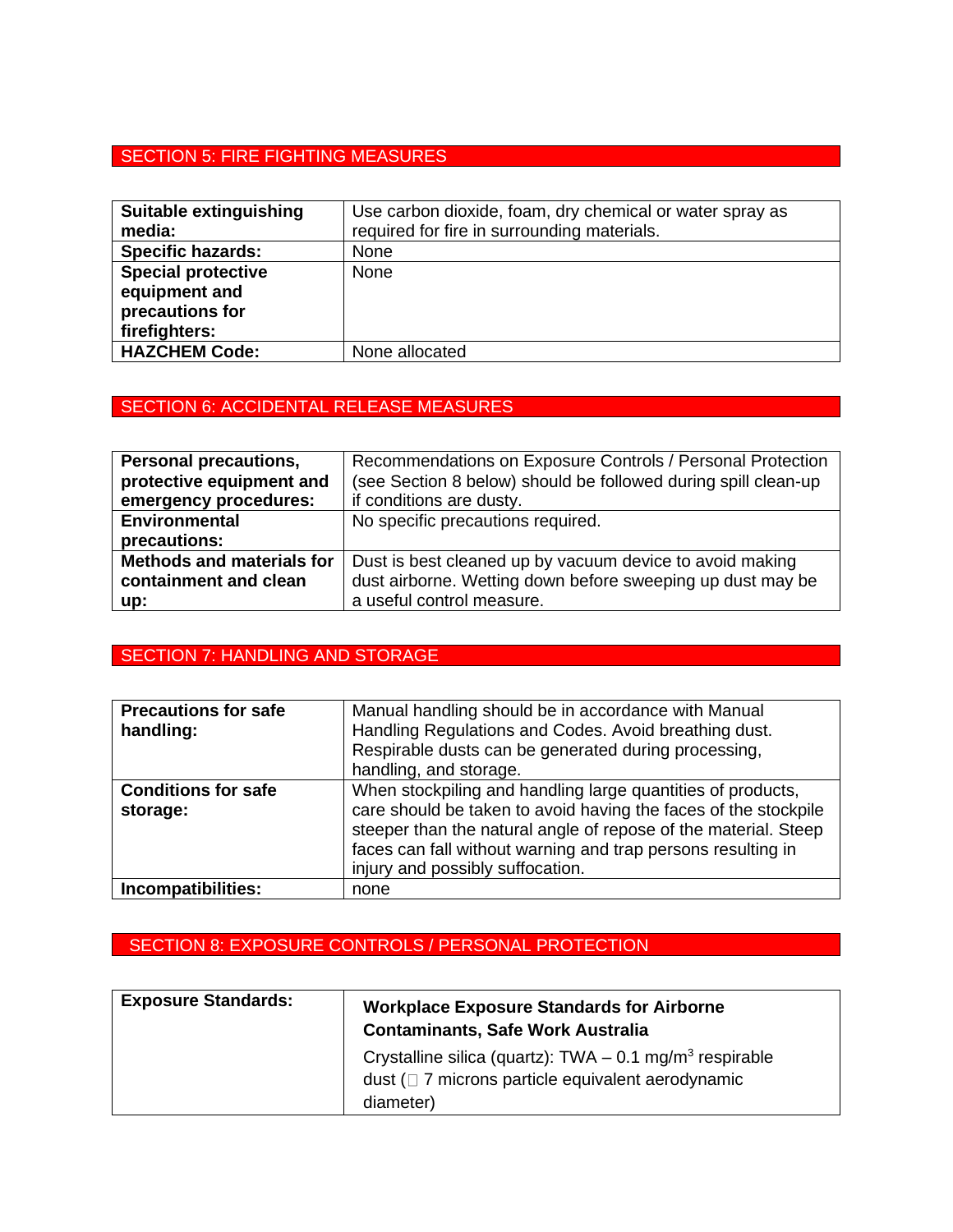|                                                                                                                 | Total dust (of any type, or particle size): TWA -10 mg/<br>$m3$ )                                                                                                                                                                                                                                                                                                                                                                                                                                                                                                                                                                                                                                                                                                                                                                     |
|-----------------------------------------------------------------------------------------------------------------|---------------------------------------------------------------------------------------------------------------------------------------------------------------------------------------------------------------------------------------------------------------------------------------------------------------------------------------------------------------------------------------------------------------------------------------------------------------------------------------------------------------------------------------------------------------------------------------------------------------------------------------------------------------------------------------------------------------------------------------------------------------------------------------------------------------------------------------|
| <b>Notes on Exposure</b><br><b>Standards:</b>                                                                   | All occupational exposures to atmospheric contaminants<br>should be kept to as low as reasonably practicable and in all<br>cases to below the Workplace Exposure Standard (WES).<br>TWA (Time Weighted Average): the time-weighted average<br>airborne concentration over an eight-hour working day, for a<br>five-day working week over an entire working life. According to<br>current knowledge this concentration should neither impair the<br>health of, nor cause undue discomfort to, nearly all workers.                                                                                                                                                                                                                                                                                                                      |
| <b>Biological Limit Values:</b>                                                                                 | No biological limit allocated.                                                                                                                                                                                                                                                                                                                                                                                                                                                                                                                                                                                                                                                                                                                                                                                                        |
| <b>ENGINEERING CONTROLS</b>                                                                                     |                                                                                                                                                                                                                                                                                                                                                                                                                                                                                                                                                                                                                                                                                                                                                                                                                                       |
| <b>Ventilation:</b>                                                                                             | The products should be made damp before use to reduce dust<br>generation. Work in the open air where possible. Local<br>mechanical ventilation or extraction may be required in areas<br>where dust could escape into the working environment. Local<br>dust extraction and collection may be used, if necessary, to<br>control airborne dust levels. If generated dust cannot be<br>avoided, follow personal protection recommendations.                                                                                                                                                                                                                                                                                                                                                                                             |
| <b>Special</b><br>U<br><b>Consideration for Repair</b><br>&/or Maintenance of<br><b>Contaminated Equipment:</b> | Where possible vacuum or wash down all gear, equipment or<br>mobile plant prior to maintenance and repair work. If<br>compressed air cleaning cannot be avoided, wear eye and<br>respiratory protection, and clothing as listed below.<br>Recommendations on Exposure Control and Personal<br>Protection should be followed.                                                                                                                                                                                                                                                                                                                                                                                                                                                                                                          |
| PERSONAL PROTECTION                                                                                             |                                                                                                                                                                                                                                                                                                                                                                                                                                                                                                                                                                                                                                                                                                                                                                                                                                       |
| <b>Personal Hygiene:</b><br>$\mathbf{L}$                                                                        | Wash hands before eating, drinking, using the toilet, or<br>smoking. Wash work clothes regularly.                                                                                                                                                                                                                                                                                                                                                                                                                                                                                                                                                                                                                                                                                                                                     |
| <b>Skin Protection:</b><br>$\Box$                                                                               | Wear loose comfortable clothing and gloves (standard duty<br>leather or equivalent AS 2161).                                                                                                                                                                                                                                                                                                                                                                                                                                                                                                                                                                                                                                                                                                                                          |
| <b>Eye Protection:</b><br>$\Box$                                                                                | Safety glasses with side shields or safety goggles (AS/NZ<br>1336) or a face shield should be worn.                                                                                                                                                                                                                                                                                                                                                                                                                                                                                                                                                                                                                                                                                                                                   |
| <b>Respiratory</b><br>$\Box$<br><b>Protection:</b>                                                              | None required if engineering and handling controls are<br>adequate to minimize dust generation and dust exposure<br>(e.g. products kept damp). Where engineering and handling<br>controls are not enough to minimise exposure to dust,<br>personal respiratory protection may be required.<br>The type of respiratory protection required depends primarily<br>on the concentration<br>of the inhalable and respirable dust in the air, and the<br>frequency and length of exposure time. A suitable P2<br>particulate respirator chosen and used in accordance with<br>AS/NZS 1715 and AS/NZS 1716 may be sufficient for many<br>situations, but where high levels of dust are encountered, more<br>efficient cartridge- type or powered respirators or supplied-air<br>helmets or suits may be necessary. Use only respirators that |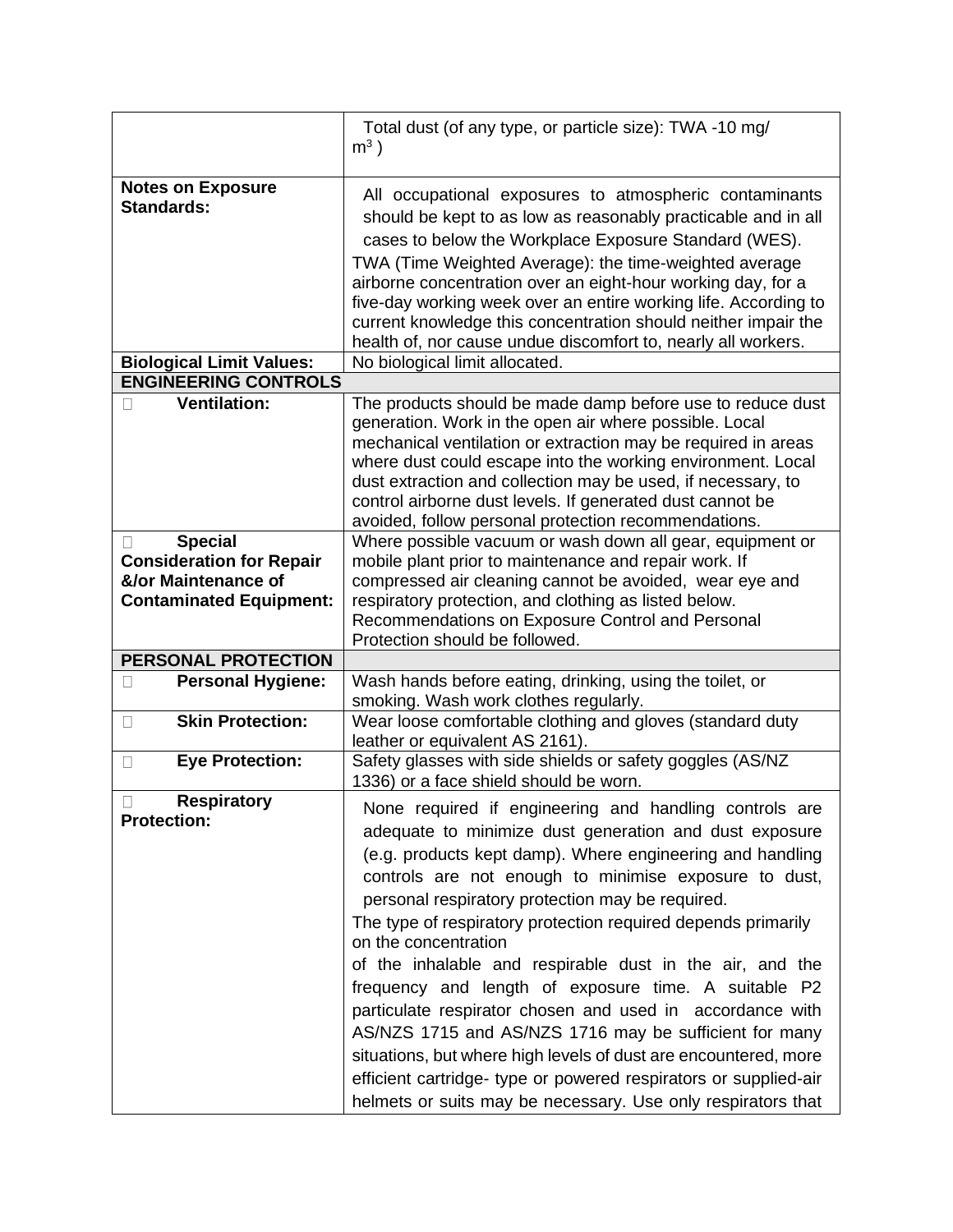| bear the Australian Standards mark and are fitted and<br>maintained correctly.                                                                                  |
|-----------------------------------------------------------------------------------------------------------------------------------------------------------------|
| Dust control measures providing respiratory protection against<br>crystalline silica dust will also minimise and control any<br>exposure to fibrous actinolite. |

# SECTION 9: PHYSICAL AND CHEMICAL PROPERTIES

| Appearance:                                             | The products are typically blue/grey in colour, but may also<br>vary to brown, green, cream and white, depending upon<br>source material. Shape and texture varies from smooth and<br>rounded to angular and rough. |
|---------------------------------------------------------|---------------------------------------------------------------------------------------------------------------------------------------------------------------------------------------------------------------------|
| Odour:                                                  | None                                                                                                                                                                                                                |
| <b>Odour threshold:</b>                                 | Not applicable                                                                                                                                                                                                      |
| pH:                                                     | Approximately 5.8                                                                                                                                                                                                   |
| <b>Melting point:</b>                                   | Not applicable                                                                                                                                                                                                      |
| Initial boiling point and<br>range:                     | Not applicable                                                                                                                                                                                                      |
| <b>Flash point:</b>                                     | Not applicable                                                                                                                                                                                                      |
| <b>Evaporation rate:</b>                                | Not applicable                                                                                                                                                                                                      |
| <b>Flammability:</b>                                    | Non-flammable                                                                                                                                                                                                       |
| <b>Upper/lower flammability</b><br>or explosive limits: | Not applicable                                                                                                                                                                                                      |
| Vapour pressure:                                        | Not applicable                                                                                                                                                                                                      |
| <b>Vapour density:</b>                                  | Not applicable                                                                                                                                                                                                      |
| <b>Specific gravity (Relative</b><br>density):          | 2.64                                                                                                                                                                                                                |
| Solubility:                                             | Insoluble                                                                                                                                                                                                           |
| <b>Partition</b><br>coefficient (n-<br>octanol/water):  | Not determined                                                                                                                                                                                                      |
| <b>Viscosity:</b>                                       | Not applicable                                                                                                                                                                                                      |
| <b>Auto-ignition</b><br>temperature:                    | Not applicable                                                                                                                                                                                                      |
| <b>Decomposition</b><br>temperature:                    | Not determined                                                                                                                                                                                                      |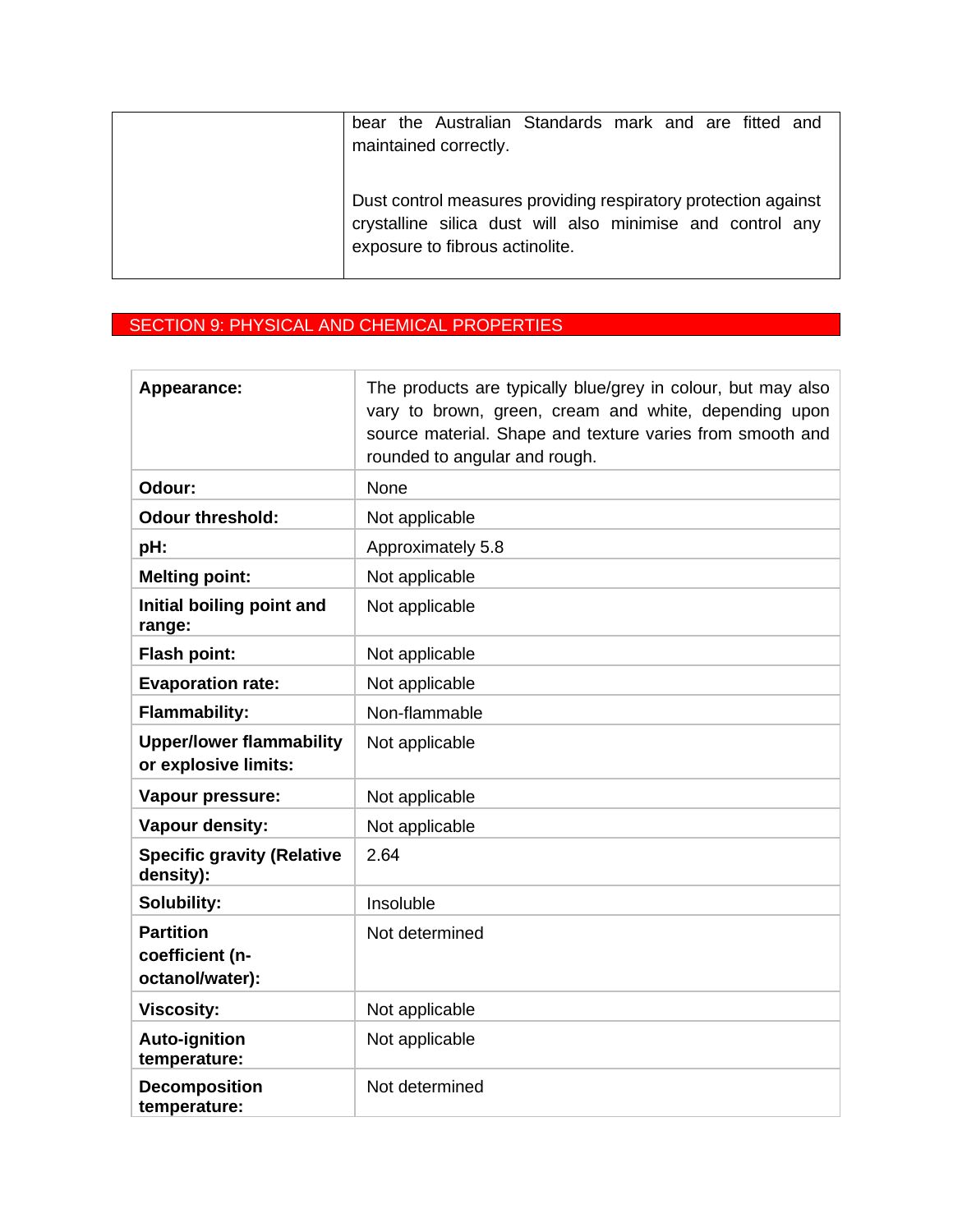| % Volatiles:                  | 0% |
|-------------------------------|----|
| <b>Volatile Organic</b>       | 0% |
| <b>Compounds (VOC)</b>        |    |
| <b>Content:</b>               |    |
| (as specified by the          |    |
| <b>Green Building Council</b> |    |
| of Australia)                 |    |

## SECTION 10: STABILITY AND REACTIVITY

| <b>Chemical Stability:</b>                         | Stable under normal conditions |
|----------------------------------------------------|--------------------------------|
| <b>Hazardous Reactions:</b>                        | <b>None</b>                    |
| <b>Conditions to avoid:</b>                        | Dust generation                |
| <b>Incompatible Materials:</b>                     | <b>None</b>                    |
| <b>Hazardous</b><br><b>Decomposition Products:</b> | <b>None</b>                    |

## SECTION 11: TOXICOLOGICAL INFORMATION

## **Health Effects: Acute(short term)**

| <b>Swallowed:</b> | Unlikely under normal industrial use. Mildly abrasive to mouth and<br>throat if swallowed.                                                                                                                         |
|-------------------|--------------------------------------------------------------------------------------------------------------------------------------------------------------------------------------------------------------------|
| Eyes:             | Dust is irritating and may cause redness and watering. Exposure to<br>dust may aggravate pre-existing eye conditions.                                                                                              |
| Skin:             | Dust may be mildly irritating and drying to the skin, or abrasive, due<br>to its physical characteristics.                                                                                                         |
| Inhaled:          | Dust is mildly irritating to the nose, throat and respiratory tract and may<br>cause coughing and sneezing. Pre-existing upper respiratory and lung<br>diseases including asthma and bronchitis may be aggravated. |

## **Health Effects: Chronic (long term)**

| Eyes: | Dust may cause irritation and inflammation of the eyes and aggravate<br>pre-existing eye conditions.                                                                                              |
|-------|---------------------------------------------------------------------------------------------------------------------------------------------------------------------------------------------------|
| Skin: | Repeated heavy contact may cause drying of the skin and can result in<br>skin rash (dermatitis) typically affecting the hands. Over time this may<br>become chronic and can also become infected. |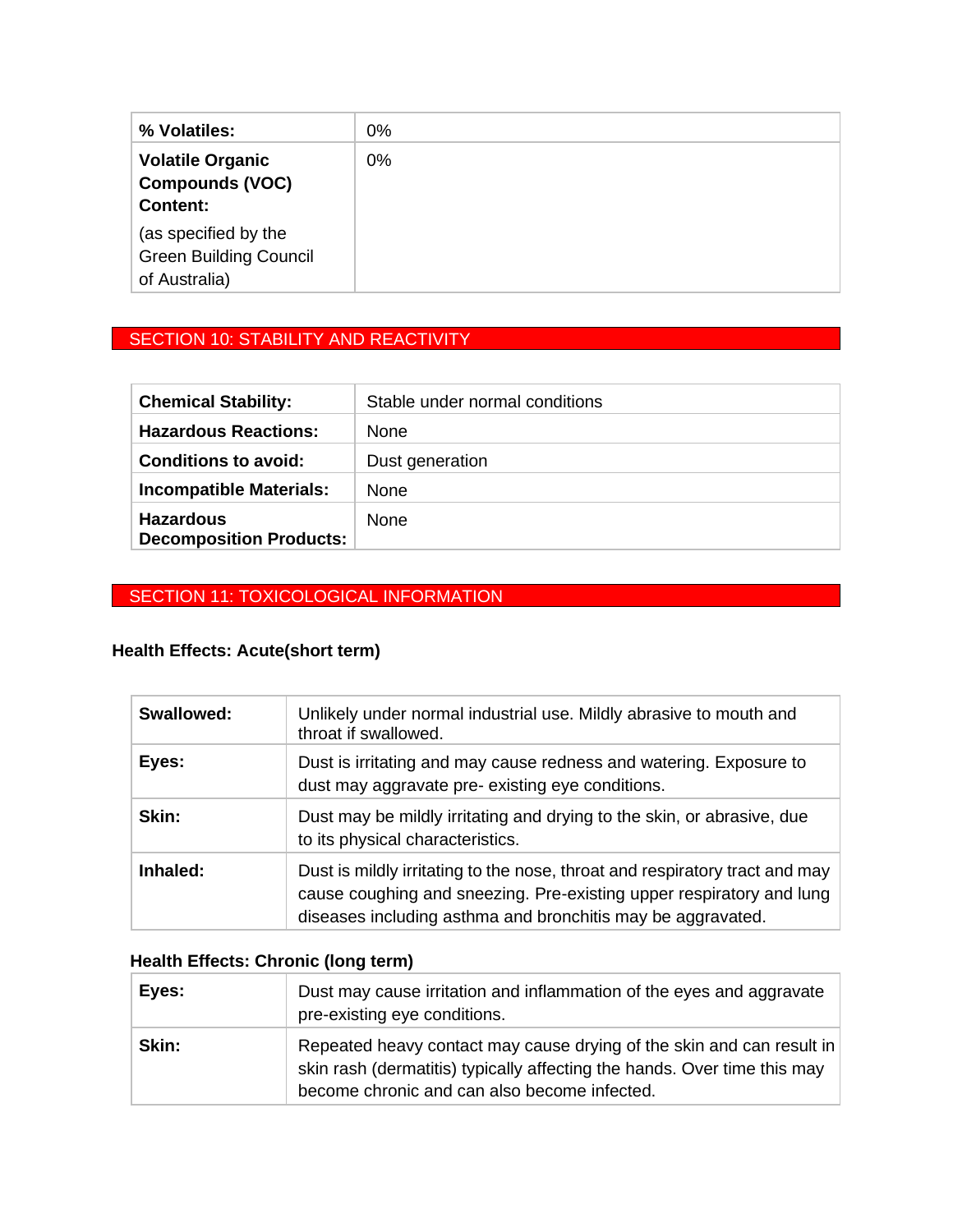| Inhaled: | Repeated exposure to the fine dust may result in increased nasal and      |
|----------|---------------------------------------------------------------------------|
|          | respiratory secretions and coughing. Inflammation of lining tissue of the |
|          | respiratory system may follow repeated exposure to high levels of dust    |
|          | with increased risk of bronchitis and pneumonia. Pre-existing upper       |
|          | respiratory and lung diseases including asthma and bronchitis may be      |
|          | aggravated.                                                               |

#### **Toxicity Data**

No specific toxicology data available, but toxicity of this product is anticipated to be very low with LD50 >5,000mg/kg. Health effects information is based on reported effects in use from overseas and Australian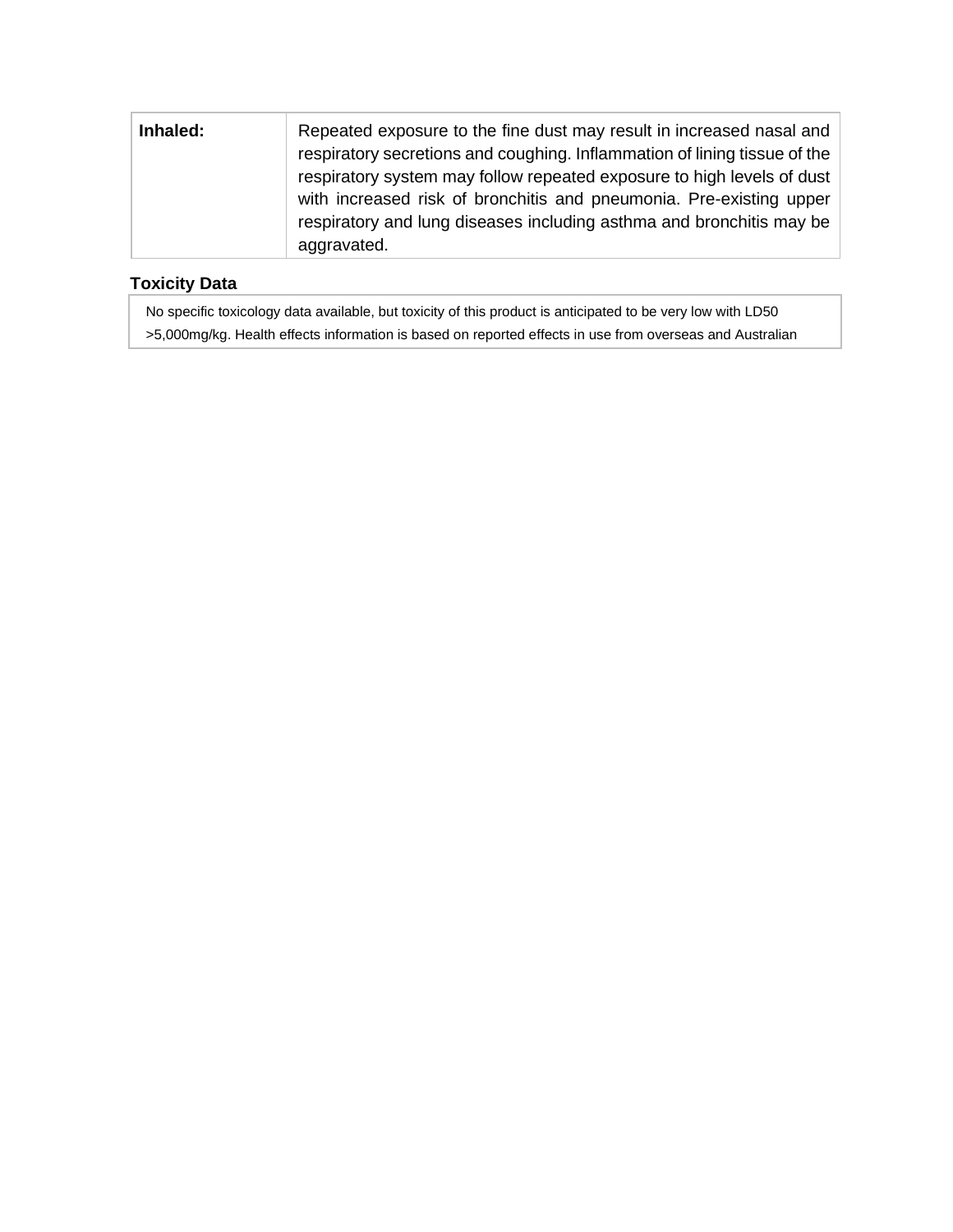## **Additional Notes**

| <b>Long Term</b><br>Effects:                      | In some cases the aggregate in this product may contain traces of<br>fibrous actinolite material, which is a form of asbestos (asbestiform<br>fibres). Excessive long term exposures to asbestiform fibres can lead<br>to mesothelioma, lung cancer and asbestosis. However, according to<br>a statement from WA Government health authorities (14 November<br>$2013$ :<br>"Exposure monitoring results gathered during air monitoring<br>programs at quarries and mine sites show that the levels of exposure<br>from airborne mineral fibres are below the national occupational<br>exposure standard and therefore present a low health risk."<br>Long term occupational over-exposure or prolonged breathing-in (or                                                                                                        |
|---------------------------------------------------|--------------------------------------------------------------------------------------------------------------------------------------------------------------------------------------------------------------------------------------------------------------------------------------------------------------------------------------------------------------------------------------------------------------------------------------------------------------------------------------------------------------------------------------------------------------------------------------------------------------------------------------------------------------------------------------------------------------------------------------------------------------------------------------------------------------------------------|
|                                                   | inhalation) of crystalline silica dust at levels above the WES carries<br>the risk of causing serious and irreversible lung disease, including<br>bronchitis and silicosis (scarring of the lung). It may also increase the<br>risk of other irreversible and serious disorders including scleroderma<br>(a disease affecting the skin, joints, blood vessels and internal<br>organs) and other auto-immune disorders. IARC have recently<br>classified respirable crystalline silica dust as carcinogenic to humans<br>(IARC Group 1). This means it may can cause lung cancer. In the<br>case of generated dust, the recommended controls outlined in<br>Section 8 should be followed.<br>Following considerable research and consultation with Government<br>authorities, Macka's considers low exposures to aggregate dust |
|                                                   | containing such traces are without risk to health.                                                                                                                                                                                                                                                                                                                                                                                                                                                                                                                                                                                                                                                                                                                                                                             |
| <b>Special</b><br><b>Toxic</b><br><b>Effects:</b> | Inhalation of dust, including crystalline silica dust, is considered by<br>medical authorities to increase the risk of lung disease due to<br>tobacco smoking.                                                                                                                                                                                                                                                                                                                                                                                                                                                                                                                                                                                                                                                                 |

| <b>SECTION 12: ECOLOGICAL INFORMATION</b> |                                                                                                                                                                                                                                            |
|-------------------------------------------|--------------------------------------------------------------------------------------------------------------------------------------------------------------------------------------------------------------------------------------------|
| Eco-toxicity:                             | Products as delivered are not biodegradable, have low eco-toxicity<br>and are not regarded as posing any ecological risk. Crushed products<br>and dust may form mildly alkaline, mildly acidic or neutral slurry when<br>mixed with water. |
| <b>Persistence and</b><br>Degradability:  | Product is persistent and has a low degradability.                                                                                                                                                                                         |
| <b>Bioaccumulative</b><br>potential:      | There is no evidence to suggest bioaccumulation will occur.                                                                                                                                                                                |
| <b>Mobility:</b>                          | A low mobility would be expected in a landfill situation.                                                                                                                                                                                  |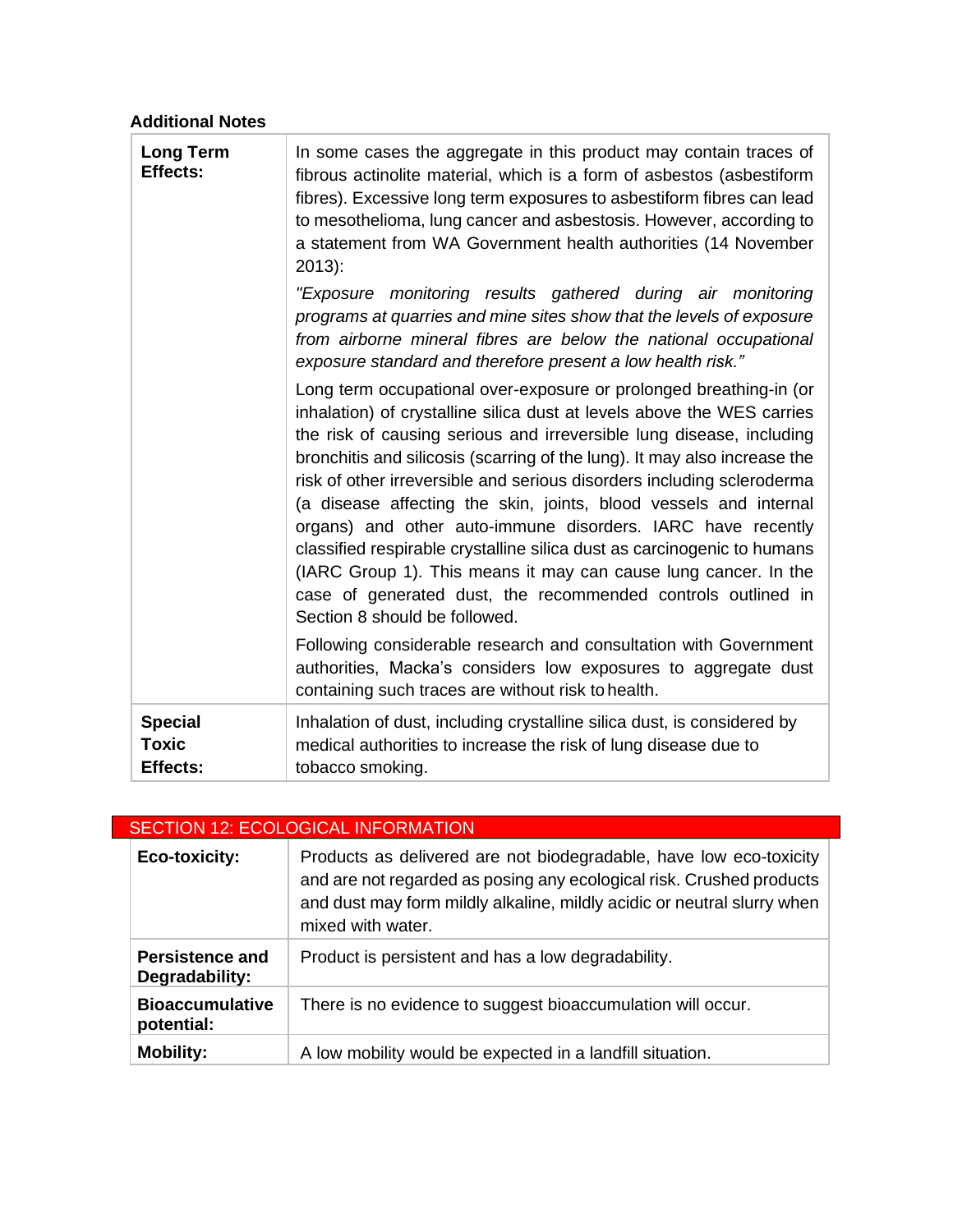#### SECTION 13: DISPOSAL CONSIDERATIONS

**Macka's Sand Products** can be treated as a common waste for disposal and can be dumped into a landfill site in accordance with local authority guidelines. Recycling into construction activities is usually a practicable alternative. Measures should be taken to prevent dust generation during disposal and exposure and personal precautions should be observed (see above).

#### SECTION 14: TRANSPORT INFORMATION

| UN number:                              | None allocated |
|-----------------------------------------|----------------|
| <b>UN Proper Shipping</b><br>Name:      | None allocated |
| <b>Class and Subsidiary</b><br>Risk:    | None allocated |
| <b>Packaging Group:</b>                 | None allocated |
| <b>Marine Pollutant:</b>                | No             |
| <b>Special Precautions for</b><br>User: | <b>None</b>    |
| <b>HAZCHEM code:</b>                    | None allocated |

#### SECTION 15: REGULATORY INFORMATION

| <b>Poisons Schedule:</b>                                                                | Not scheduled                                                                       |
|-----------------------------------------------------------------------------------------|-------------------------------------------------------------------------------------|
|                                                                                         | Exposures by inhalation to high levels of dust may be regulated under the Hazardous |
| Substances Regulations (State) as they are applicable to Respirable Crystalline Silica, |                                                                                     |
| requiring exposure assessment, controls and health surveillance.                        |                                                                                     |

#### SECTION 16: OTHER INFORMATION

#### **Date of revision of this SDS:** April 2021

#### **Australian Standards References:**

| <b>AS/NZS 1336</b> | Recommended Practices for Occupational Eye Protection            |
|--------------------|------------------------------------------------------------------|
| <b>AS/NZS 1715</b> | Selection, Use and Maintenance of Respiratory Protective Devices |
| <b>AS/NZS 1716</b> | <b>Respiratory Protective Devices</b>                            |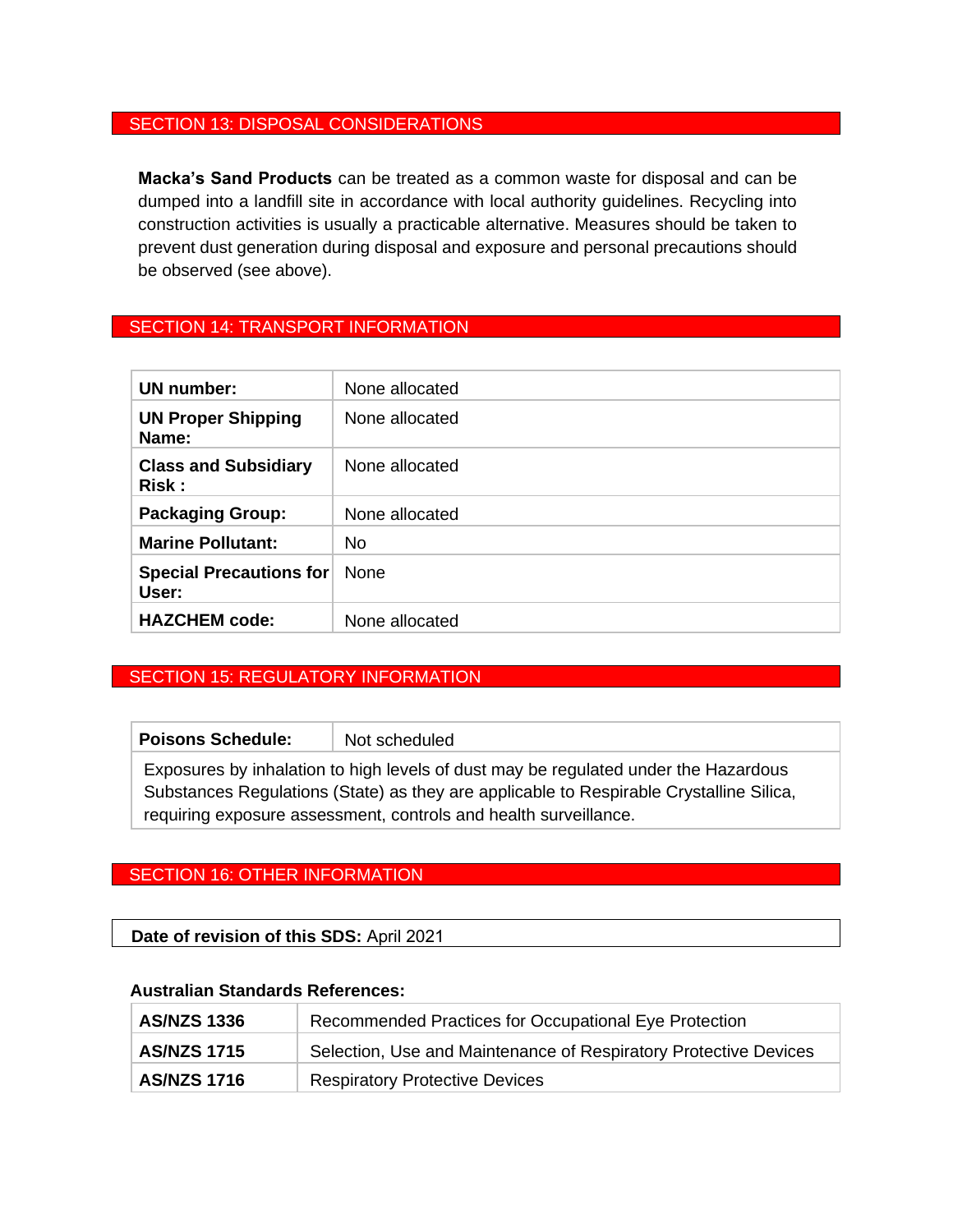| AS 2161 | Industrial Safety Gloves and Mittens (excluding electrical and medical<br>gloves) |
|---------|-----------------------------------------------------------------------------------|
|---------|-----------------------------------------------------------------------------------|

#### **Other References:**

| <b>NOHSC:1008</b><br>(2004)                | Approved Criteria for Classifying Hazardous Substances                                                                                               |
|--------------------------------------------|------------------------------------------------------------------------------------------------------------------------------------------------------|
| <b>Model</b><br>Code of<br><b>Practice</b> | Preparation of Safety Data Sheets for Hazardous Chemicals,<br>December 2011, Safe Work Australia.                                                    |
| <b>Model</b><br>Code of<br><b>Practice</b> | Labelling of Workplace Hazardous Chemicals, December 2011, Safe<br>Work Australia.                                                                   |
| <b>Model</b><br>Code of<br><b>Practice</b> | Managing Risks Of Hazardous Chemicals In The Workplace, July<br>2012, Safe Work Australia.                                                           |
| <b>WHS</b>                                 | Guidance on the Classification of Hazardous Chemicals under the<br>WHS Regulations, April 2012, Safe Work Australia.                                 |
| <b>ADG Code</b>                            | Australian Code for the Transport of Dangerous Goods by Road and<br>Rail, 7th edition, National Transport Commission.                                |
| <b>WES</b>                                 | Workplace Exposure Standards For Airborne Contaminants, April<br>2013, Safe Work Australia.                                                          |
| <b>WES</b>                                 | Guidance On The Interpretation Of Workplace Exposure Standards For<br>Airborne Contaminants, April 2013, Safe Work Australia.                        |
| <b>GHS</b>                                 | Globally Harmonized System of Classification and Labelling of<br>Chemicals (GHS), 3rd revised edition, United Nations, New York and<br>Geneva, 2009. |
| <b>GHS</b>                                 | Understanding the Globally Harmonized System of Classification and<br>Labelling of Chemicals (GHS), United Nations, New York and Geneva,<br>2010.    |
| <b>HSIS</b>                                | Hazardous Substances Information System (HSIS), internet advisory<br>service, Safe Work Australia.                                                   |
| <b>HCIL</b>                                | GHS Hazardous Chemical Information List (HCIL), internet advisory<br>service, Safe Work Australia.                                                   |